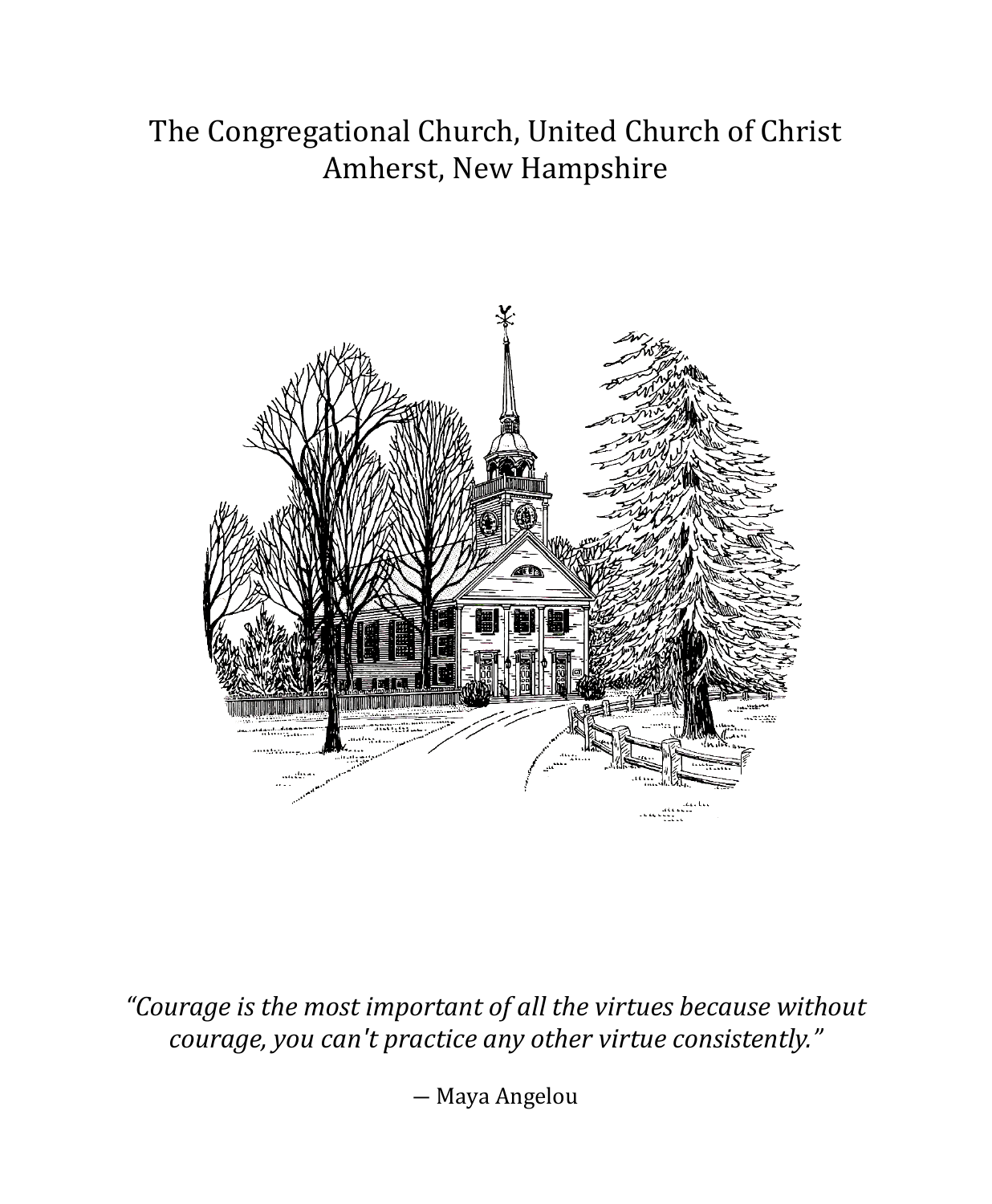# **THE ORDER OF SERVICE FOR THE WORSHIP OF GOD**

## **The Congregational Church, United Church of Christ Amherst, New Hampshire**

**June 5, 2022 Pentecost & Confirmation Sunday 10:00 a.m.**

GATHERING CHIMES *Let us be gathered in silence so that we may prepare to worship.*

GREETING AND NOTICES OF PARISH LIFE

PRELUDE *Veni Creator Spiritus* plainchant/Robert Lau

#### \*CALL TO WORSHIP

- One: When the day of Pentecost had come they were all together in one place. And suddenly from heaven there came a sound like the rush of a violent wind, and it filled the entire house where they were sitting. Divided tongues, as of fire, appeared among them, and a tongue rested on each of them. All of them were filled with the Holy Spirit.
- **All: Come, Holy Spirit, blow us away. Fill the hearts of your faithful people, and kindle in us the fire of your love.**

#### PRAYER OF INVOCATION and THE LORD'S PRAYER (unison)

Spirit of wind and fire, of the forces that move and change us, alight upon us as you did the apostles centuries ago. For all of the ways you speak to us – in rushing wind, in dancing flames, in words we understand, and in all that transcends language, we give thanks. Move, swirl, and dance among us. Remind us that you are always present: encouraging, luring, and inspiring us to be the loving people you created us to be. Stir us during this hour to walk humbly, embrace love, and do justice in our unjust and fragmented world. We pray all this in the name of Jesus, who taught us to pray, saying…

**Our Father, who art in heaven, Hallowed be Thy name. Thy kingdom come, Thy will be done on earth as it is in heaven. Give us this day our daily bread, and forgive us our debts as we forgive our debtors. And lead us not into temptation, but deliver us from evil. For Thine is the kingdom and the power and the glory forever. Amen.**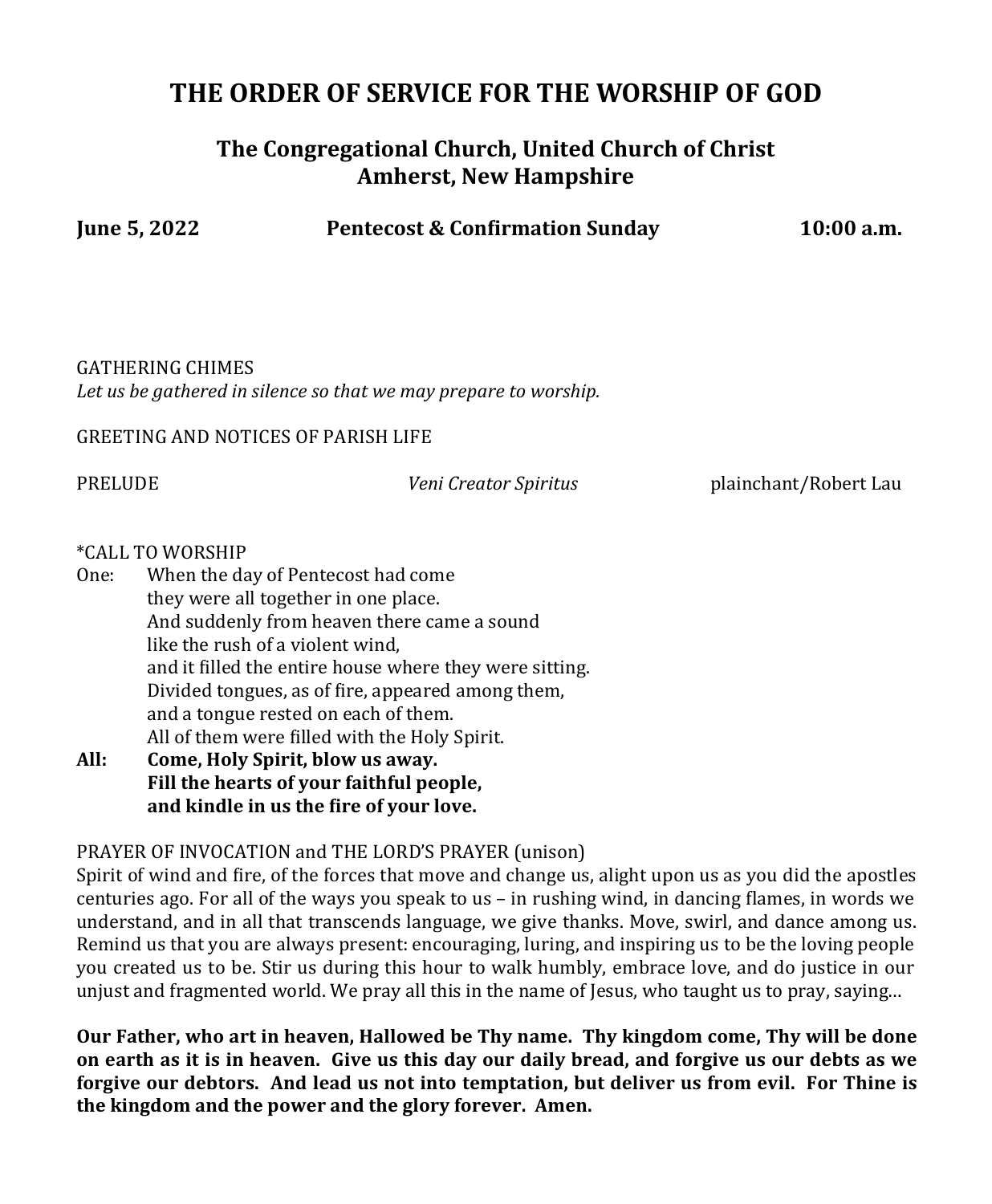#### THE RITE OF CONFIRMATION

#### INVITATION

Confirmand Mentor Phoebe Handwerk Kathleen Cashins Ella Normandin Linda Donaldson Audrey Pyles Sara Phelps Declan Pyles Dave Hagerstrom

Zachary Elmer Bridget Thompson

#### QUESTIONS OF COMMITMENT

AFFIRMATION OF FAITH (compiled from the reflections of the confirmands)

We believe in you, oh God, Eternal Spirit, God of our Savior Jesus Christ and our God, and to your deeds we testify…

You created everything, watch over us, have a plan for us, and are all around us. You are a safe place to take our joys and our worries, and you move the world toward kindness.

Through your son Jesus, the man of Nazareth and our savior, you gave us a role model and connection to you. Through his life and death, Jesus taught us how to live selflessly, righteously, and lovingly.

We feel your presence all around us through the Holy Spirit. We recognize the Spirit in the people who love us, in small moments of beauty and kindness, and in big miracles.

You call us into your church to be a community, learn, ask questions, pray, find acceptance and peace, and grow closer to you.

You promise to always be there for us, listen when we talk with you, forgive us when we make mistakes, protect us and those we love during hard times, and celebrate with us during great times.

Blessing and honor, glory and power be unto you. Amen.

#### LAYING ON OF HANDS

#### CONGREGATIONAL COVENANT AND WELCOME (in unison)

We welcome you with joy in the common mission and life of this church. We promise you our friendship and prayers as together we share the hopes and labors of the church of Jesus Christ. By the power of the Holy Spirit may we continue to grow together in God's knowledge and love and be witnesses of Jesus' ministry in the world.

PRAYER OF CONSECRATION and THANKSGIVING

GREETING AND PRESENTATION OF CERTIFICATES

\*THE PASSING OF THE PEACE

The peace of God be with you. AND ALSO WITH YOU.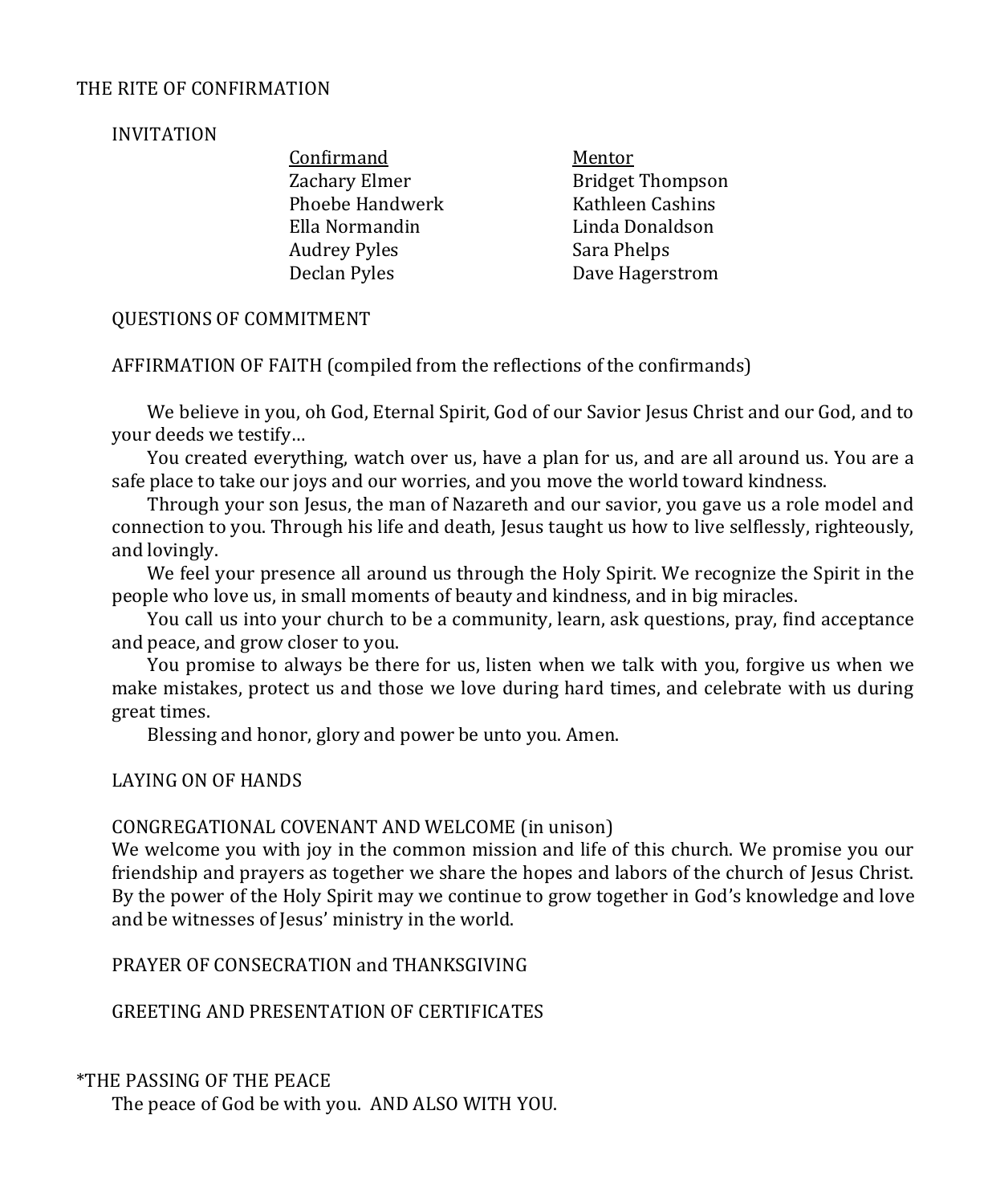When the day of Pentecost had come, they were all together in one place. And suddenly from heaven there came a sound like the rush of a violent wind, and it filled the entire house where they were sitting. Divided tongues, as of fire, appeared among them, and a tongue rested on each of them. All of them were filled with the Holy Spirit and began to speak in other languages, as the Spirit gave them ability.

Now there were devout Jews from every nation under heaven living in Jerusalem. And at this sound the crowd gathered and was bewildered, because each one heard them speaking in the native language of each. Amazed and astonished, they asked, 'Are not all these who are speaking Galileans? And how is it that we hear, each of us, in our own native language? Parthians, Medes, Elamites, and residents of Mesopotamia, Judea and Cappadocia, Pontus and Asia, Phrygia and Pamphylia, Egypt and the parts of Libya belonging to Cyrene, and visitors from Rome, both Jews and proselytes, Cretans and Arabs—in our own languages we hear them speaking about God's deeds of power.' All were amazed and perplexed, saying to one another, 'What does this mean?' But others sneered and said, 'They are filled with new wine.'

But Peter, standing with the eleven, raised his voice and addressed them: 'Men of Judea and all who live in Jerusalem, let this be known to you, and listen to what I say. Indeed, these are not drunk, as you suppose, for it is only nine o'clock in the morning. No, this is what was spoken through the prophet Joel:

"In the last days it will be, God declares, that I will pour out my Spirit upon all flesh, and your sons and your daughters shall prophesy, and your young men shall see visions, and your old men shall dream dreams. Even upon my slaves, both men and women, in those days I will pour out my Spirit; and they shall prophesy. And I will show portents in the heaven above and signs on the earth below, blood, and fire, and smoky mist. The sun shall be turned to darkness and the moon to blood, before the coming of the Lord's great and glorious day. Then everyone who calls on the name of the Lord shall be saved."

SERMON That Pentecost Feeling"

ANTHEM *Come, Holy Spirit, Heavenly Dove* Joe Cox and Jody Lindh Sara Phelps, soprano Michael Havay, piano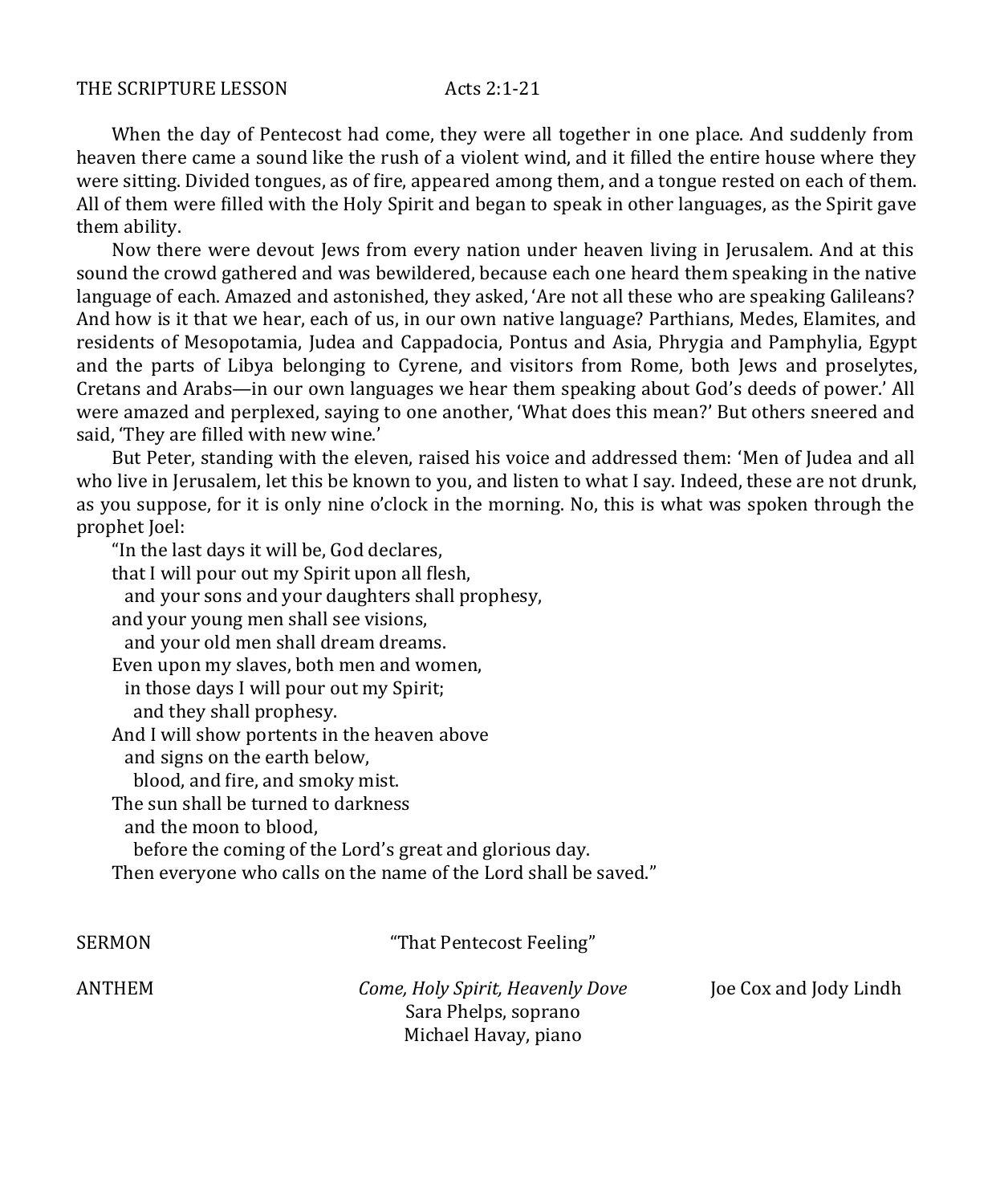#### JOYS AND CONCERNS and PASTORAL PRAYER

*If you have a prayer to share, fill out a prayer card in your pew and place it in the "Joys and Concerns" plate at the back of the sanctuary. Ushers will bring the cards forward to the pastor during the Anthem.*

ORGAN RESPONSE

INVITATION TO OUR OFFERING

OFFERTORY MUSIC *Holy Spirit, Light Our Darkness* Robert J. Powell

\*DOXOLOGY (Tune: *From All That Dwell Below the Skies*) Praise God from whom all blessings flow; Praise God all creatures here below. Alleluia, Alleluia. Praise God above, ye heavenly host; Creator, Christ and Holy Ghost. Alleluia, Alleluia, Alleluia, Alleluia, Alleluia! Amen.

#### \*PRAYER OF DEDICATION (unison)

Spirit of life, your vision for the world is more wonderful than anything we can imagine. May these gifts be a blessing that, and may that blessing multiply out to every place. Breathe in us again this day, that our whole lives may be an offering for your glory. Amen.

#### THE SACRAMENT OF COMMUNION

#### INVITATION TO COMMUNION

*We welcome all people to join in receiving this sacrament. Children may participate at the discretion of their parents.*

COMMUNION PRAYER

WORDS OF INSTITUTION

BREAKING OF THE BREAD, POURING OF THE CUP

CONSECRATING PRAYER

#### SHARING OF THE BREAD AND THE CUP

*Communion at CCA is open to anyone who would like to partake. When you receive the bread, eat at your own pace, symbolizing our individual relationship with God. When you receive the juice, drink with the whole congregation, symbolizing our communion as the Body of Christ. The bread is gluten, egg, and dairy free and the juice is non-alcoholic, so that there may be no barriers to Christ's table.*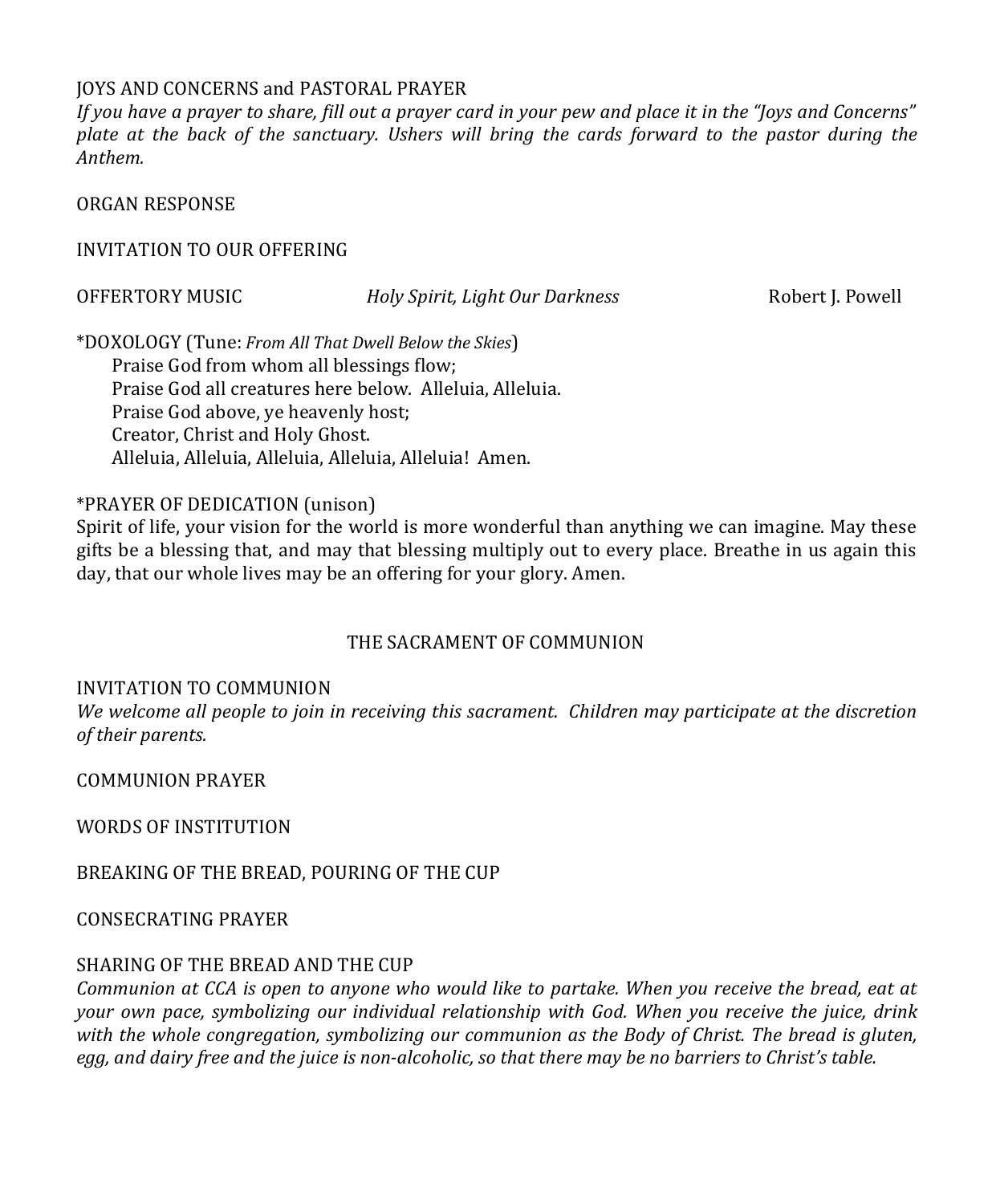| ORGAN MEDITATION                             | Consecrate My Life to Thee, O Lord                                                                                                                                                                                                                                                                                                                                                                   | John Dykes/Mark Roberts    |
|----------------------------------------------|------------------------------------------------------------------------------------------------------------------------------------------------------------------------------------------------------------------------------------------------------------------------------------------------------------------------------------------------------------------------------------------------------|----------------------------|
|                                              | Prelude on "Trentham"                                                                                                                                                                                                                                                                                                                                                                                | Robert Jackson/David Lasky |
| COMMUNION PRAYER OF THANKSGIVING (unison)    | Spirit of Christ, you have blessed our tables and our lives. May the eating of this Bread and the<br>drinking of this Cup give us courage to speak and act with love, not only in church sanctuaries, but<br>out in your precious world. Wrap your hopeful presence around all whose bodies, spirits and hearts<br>need healing, and may we become your compassionate and safe refuge for all. Amen. |                            |
| *HYMN                                        | On Pentecost They Gathered                                                                                                                                                                                                                                                                                                                                                                           | No. 128                    |
| *COMMISSION AND BENEDICTION                  |                                                                                                                                                                                                                                                                                                                                                                                                      |                            |
| *THE LIGHT OF CHRIST GOES OUT INTO THE WORLD |                                                                                                                                                                                                                                                                                                                                                                                                      |                            |
| *POSTLUDE                                    | Voluntary for a Festival                                                                                                                                                                                                                                                                                                                                                                             | Robert J. Powell           |
|                                              |                                                                                                                                                                                                                                                                                                                                                                                                      |                            |

(\*Indicates that those who are able may stand.)

*Permission to podcast/stream the music in this service obtained from One License with license #A-731944.*

*Portions of the liturgy have been adapted from the Rev. David Beswick, posted on the Re-Worship website.*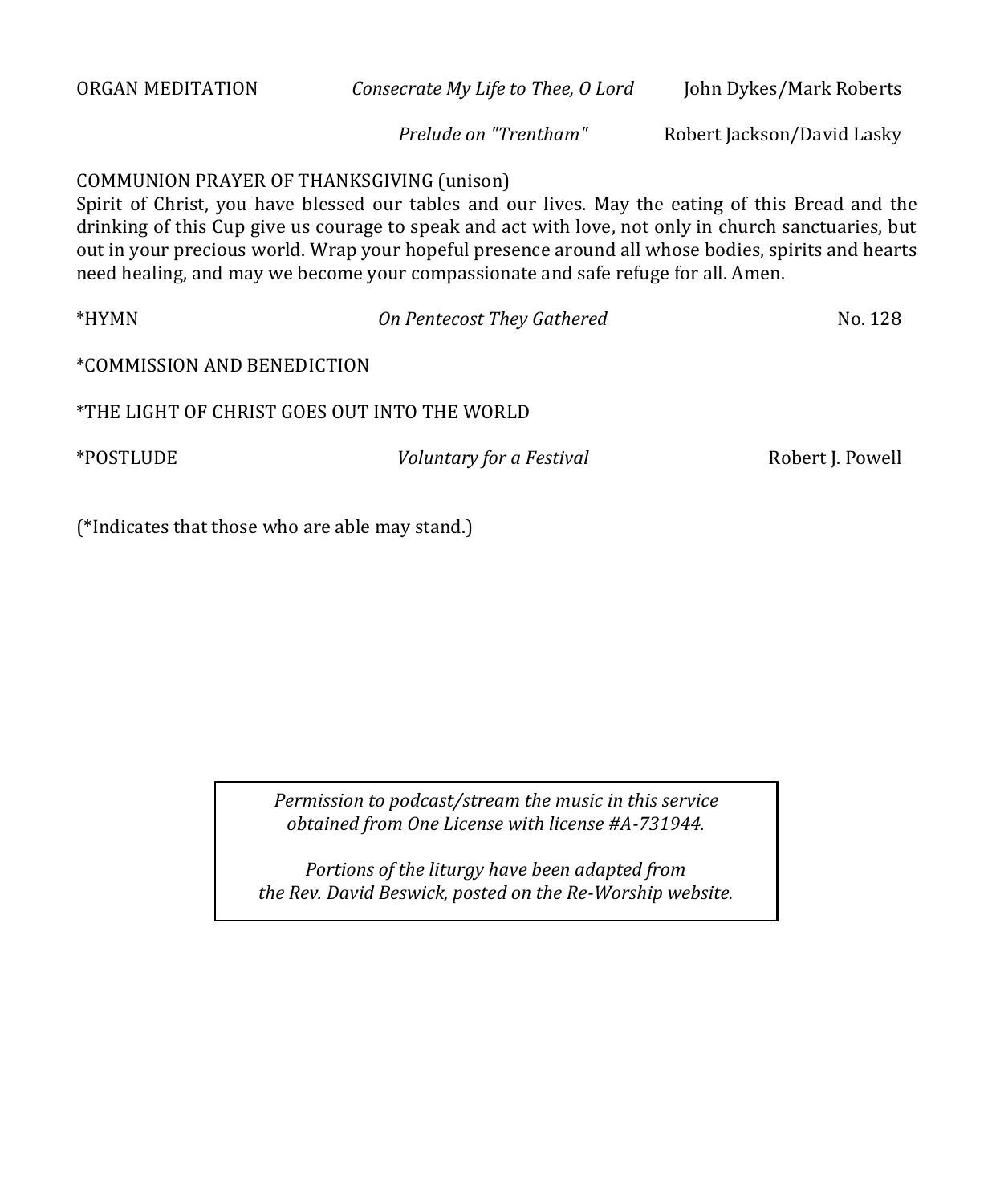# **THE CONGREGATIONAL CHURCH OF AMHERST, NH, UCC**



## **A Welcoming, Open and Affirming Congregation of the United Church of Christ**



### **"No matter who you are or where you are on life's journey, you are welcome here."**

*We, the members of The Congregational Church of Amherst, New Hampshire, United Church of Christ, believe God's Holy Spirit and Jesus Christ call us to love all our neighbors as we would want to be loved. We are called to be as one body, seeking to walk together in the full life and ministry of our church.*

*We welcome each individual as a child of God. As covenant members of Christ's church, we celebrate God's love for people of all races and ethnic backgrounds, all mental and physical abilities, all socioeconomic backgrounds, all sexual orientations, all gender identities and gender expressions, and all of the other diverse attributes woven into the fabric of humankind.*

*With God's grace, we invite all to share in the life and leadership, ministry and fellowship, worship and sacraments, responsibilities and blessings of our church.* 

We are pleased that you have chosen to worship with us. Our membership is open to all those who choose to walk with us in our witness. Please speak with any of our deacons or pastors should you have any questions regarding our church or our membership.

Worship Notes:

- Church school is available for children Pre-K through grade 7.
- Our church nursery is open, but not currently staffed, and is available when parents with young children feel the need for a quiet, safe space to go to during worship. A monitor is available to watch and listen to the service.
- Joys and Concerns may be written on the cards found on the small table as you entered the sanctuary. You are also welcome to submit your prayer request through our website in advance of the worship service.
- Please remember to wear your nametag each Sunday, so that we may all greet our neighbors. If you do not have a permanent nametag, temporary nametags may be found inside the friendship registers. If you are in need of a new, permanent nametag, please see one of the deacons.
- Please join us in the community room for a time of fellowship after the worship service. Coffee and beverages are offered.
- In the event of an emergency, please remain seated until instructions have been given. An emergency plan is in place for the children in the church school.

The church office is available Monday through Friday by telephone 673-3231 and by email  $info@camherst.org.$  Please feel free to leave a message and we will get back to you as soon as we can. Visit our church's website at [www.ccamherst.org,](http://www.ccamherst.org) and follow us on Facebook.com/ccamherst and Instagram.com/ccamherstnh.

#### *Grounded in God's Love—Serving Neighbors Near and Far—Welcoming to All*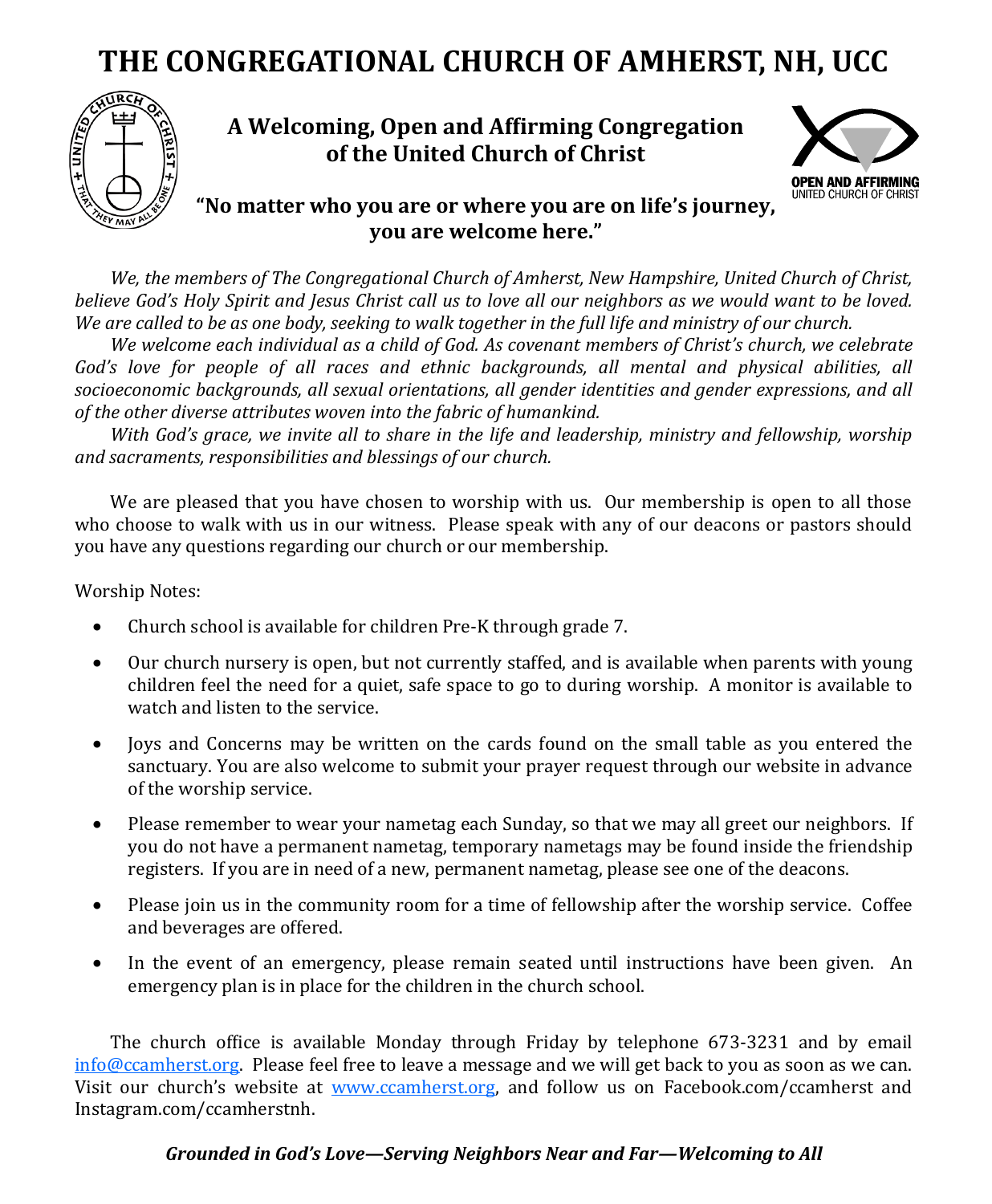# **PARTICIPATING IN TODAY'S SERVICE**

| Members and Friends of The Congregational Church | Ministers to the World         |  |  |  |  |
|--------------------------------------------------|--------------------------------|--|--|--|--|
| Rev. Katherine R. Kennedy                        | Associate Pastor               |  |  |  |  |
| Sara L. Phelps                                   | Director of Music              |  |  |  |  |
| Michael Havay                                    | Organist/Accompanist           |  |  |  |  |
| <b>Russ Demarest</b>                             | Deacon in Charge               |  |  |  |  |
| Doug Topliffe                                    | Videographer                   |  |  |  |  |
|                                                  |                                |  |  |  |  |
| Rev. Maureen R. Frescott                         | Senior Pastor                  |  |  |  |  |
| Wendy Valeri                                     | <b>Bell Choir Director</b>     |  |  |  |  |
| Gretchen Davis                                   | Interim Children's Coordinator |  |  |  |  |
|                                                  |                                |  |  |  |  |

**NEXT SUNDAY is Children's Sunday:** Join us as we celebrate this past year's church school program. After worship, we have an ice cream social in the community room, along with a slide show from the Capital Campaign showing the projects over the last four years.

**STEPPING STONES**: On Monday, June 13, the Woman's Association will host a guest speaker, Kathy Farland, the Executive Director of *Stepping Stones,* an agency which serves homeless youths in Nashua. (www.steppingstonesnh.org)

The program will take place in the church vestry beginning at 10:15 a.m. All interested church members are welcome to attend.

**LAWN MOWING TEAM:** Our beautiful lawn needs attention! If you are able to be a part of the 'mowing team' please sign up either through our website or by contacting Tim Wiegand. It doesn't take long and we would be most appreciative of your hard work! We will send you specific instructions in a confirmation email. Thank you!

**GARDEN FLOWERS:** Fresh cut garden flowers are lovely for simple altar arrangements during the summer. If you can provide a bouquet of cut flowers, or can simply contribute flowers for a bouquet, please contact Sue Stout or Andrea in the church office to schedule a Sunday. Thank you for sharing your flower gardens!

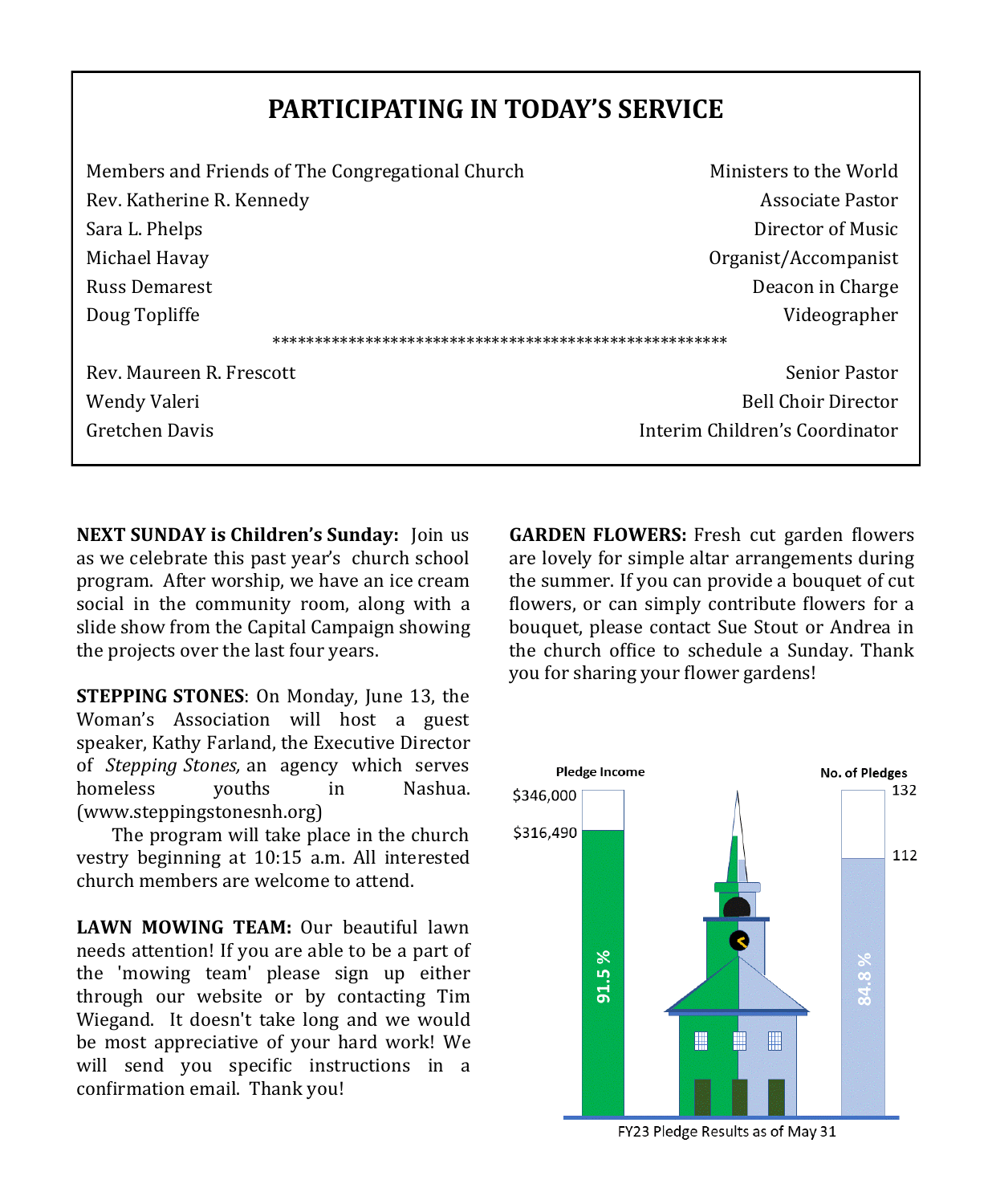**NURSERY COORDINATOR NEEDED:** The position of Nursery Coordinator was created to provide consistent, quality care to children in our nursery during worship. This person may also provide care before and after worship for children through second grade whose parents are involved in choir, worship preparation, or adult education programs.

The Nursery Coordinator, as a part time employee of the church, will be on site from 9:30 a.m. to 11:30 a.m. each Sunday of the normal church schedule (10:00 a.m. worship). The position will pay \$15.50/ hour. This position will start on Rally Sunday, September 11, 2022.

Applicants for this position should be 18 years of age or older.

If you have any questions about the position, Sue Werst is the CE Ministry Coordinator and the point person for this position.

**SHARE FOOD PANTRY** requests for June include canned fruit, flour, sugar, boxed cake mixes and baking supplies, coffee and tea, juice, granola. Donations should be brought directly to the SHARE Center in Milford; if you are unsure where, please call their office at 673- 9898. Many thanks for your continuing support!

**VACATION BIBLE SCHOOL** is currently looking for donations for our upcoming week of fun and adventure! If you would like to donate much needed items for our VBS please check out our Amazon Wish List at www.ccamherst.org/ sos/. Donations can be bought locally or online and should be delivered or dropped off to the church by August 7.

## **Our Church Calendar June 5—11, 2022**

Some events are taking place virtually. Links are sent out directly by email, and a list of recurring meetings with their links can be found in the member section of our website.

| Today     | $10:00$ a.m.<br>$11:00$ a.m.<br>$11:15$ a.m.<br>$11:30$ a.m.<br>$4:00$ p.m. | Worship<br>Fellowship<br>Parents Group<br>Small Group Ministry<br>Senior High<br>Youth Group |
|-----------|-----------------------------------------------------------------------------|----------------------------------------------------------------------------------------------|
| Monday    | $10:00$ a.m.                                                                | WA Workshop                                                                                  |
| Tuesdav   | 1:30 p.m.<br>$5:00$ p.m.                                                    | <b>Small Group Ministry</b><br>Church Council                                                |
| Wednesday | $9:30$ a.m.<br>4:00 p.m.                                                    | <b>Staff Meeting</b><br>Communications                                                       |
| Thursday  | 9:30 a.m.                                                                   | Congregational Care                                                                          |
| Saturday  | $2:00$ p.m.                                                                 | <b>Memorial Service</b><br>for Carolyn Mitchell                                              |

| 1 111011101011 D'01111111011 (<br>(as of April 30, 2022) |            |               |             |  |
|----------------------------------------------------------|------------|---------------|-------------|--|
|                                                          | YTD        | YTD           |             |  |
|                                                          | Actual     | <b>Budget</b> | Difference  |  |
| Income                                                   | \$350,939  | \$368,146     | \$(17,207)  |  |
| Expenses                                                 | \$369,919  | \$373,009     | \$ (3,090)  |  |
| Net Income                                               | \$(18,979) | (4,863)<br>\$ | \$(14, 116) |  |

**Financial Summary**

*Numbers have been rounded to the nearest whole dollar; as such, some columns may not appear to total correctly.*

*We hope you are finding this information helpful. If you have any questions, please do not hesitate to reach out to anyone on the Finance Team: Keith Lammers, Paul Spiess, Doug Topliffe, Todd Whitney and Tim Wiegand (Treasurer).*